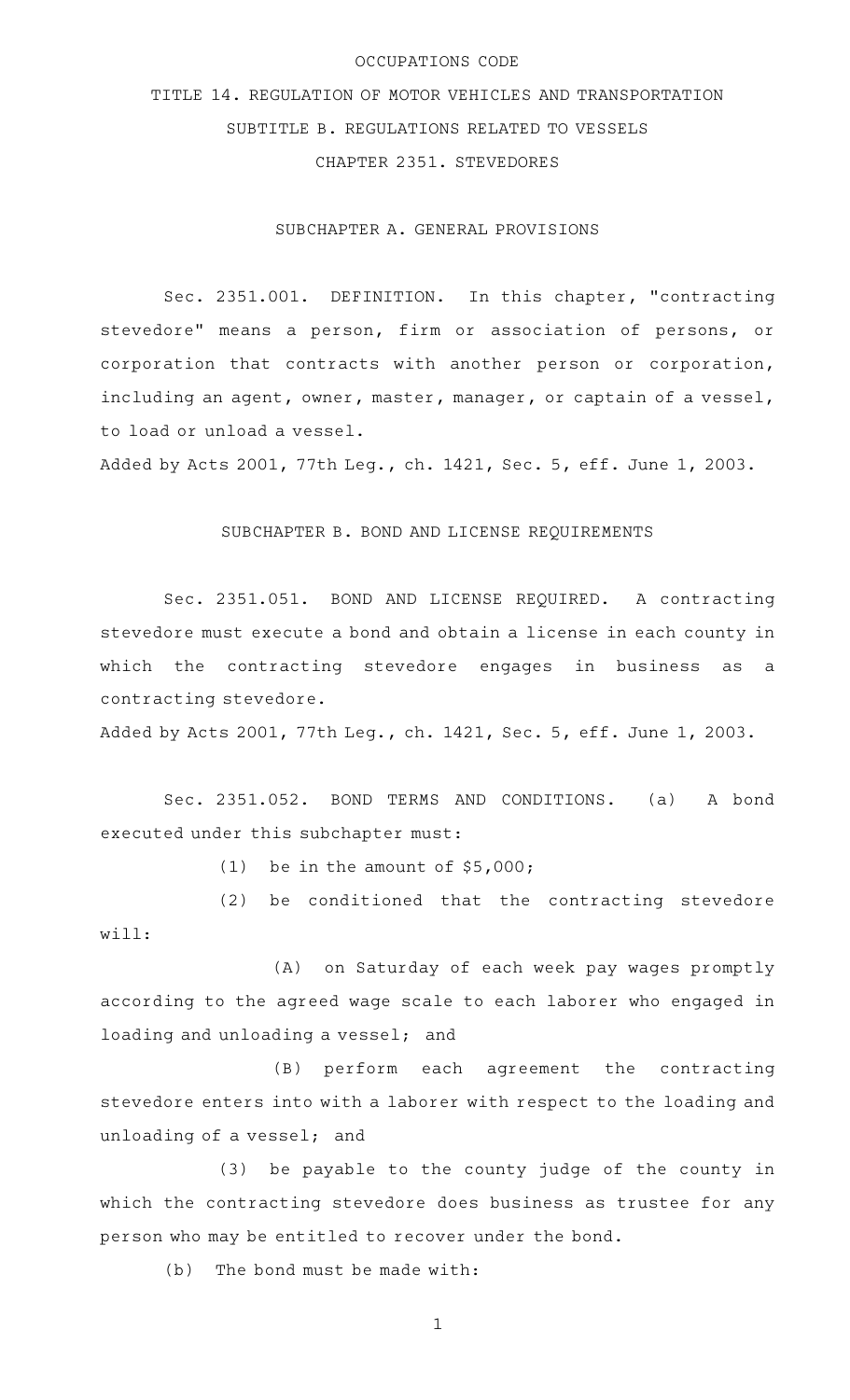$(1)$  a surety company authorized to do business in this state; or

(2) two or more good and sufficient sureties, each of whom is a resident of this state.

Added by Acts 2001, 77th Leg., ch. 1421, Sec. 5, eff. June 1, 2003.

Sec. 2351.053. APPROVAL AND RECORDING OF BOND. (a) The bond must be approved by the county clerk of the county in which the contracting stevedore engages in business.

(b) The county clerk shall file and record the bond. Added by Acts 2001, 77th Leg., ch. 1421, Sec. 5, eff. June 1, 2003.

Sec. 2351.054. LICENSE APPLICATION AND ISSUANCE. (a) Before engaging in business as a contracting stevedore in any county, the contracting stevedore must file a written application for a license with the county clerk.

(b) The county clerk shall issue the license on:

(1) approval of the bond executed under this subchapter; and

(2) receipt of a  $$5$  license fee.

(c) The county clerk shall deposit the license fee into the general fund of the county.

Added by Acts 2001, 77th Leg., ch. 1421, Sec. 5, eff. June 1, 2003.

Sec. 2351.055. ANNUAL RENEWAL. A contracting stevedore must execute a new bond and obtain a new license on each anniversary of the date the former license is issued.

Added by Acts 2001, 77th Leg., ch. 1421, Sec. 5, eff. June 1, 2003.

## SUBCHAPTER C. ENFORCEMENT PROVISIONS

Sec. 2351.101. CRIMINAL PENALTY. (a) A contracting stevedore commits an offense if the contracting stevedore engages in business as a contracting stevedore without first executing the bond and obtaining the license required by Section [2351.051](http://www.statutes.legis.state.tx.us/GetStatute.aspx?Code=OC&Value=2351.051).

(b) An offense under this section is punishable by a fine of not less than \$100 or more than \$500.

2